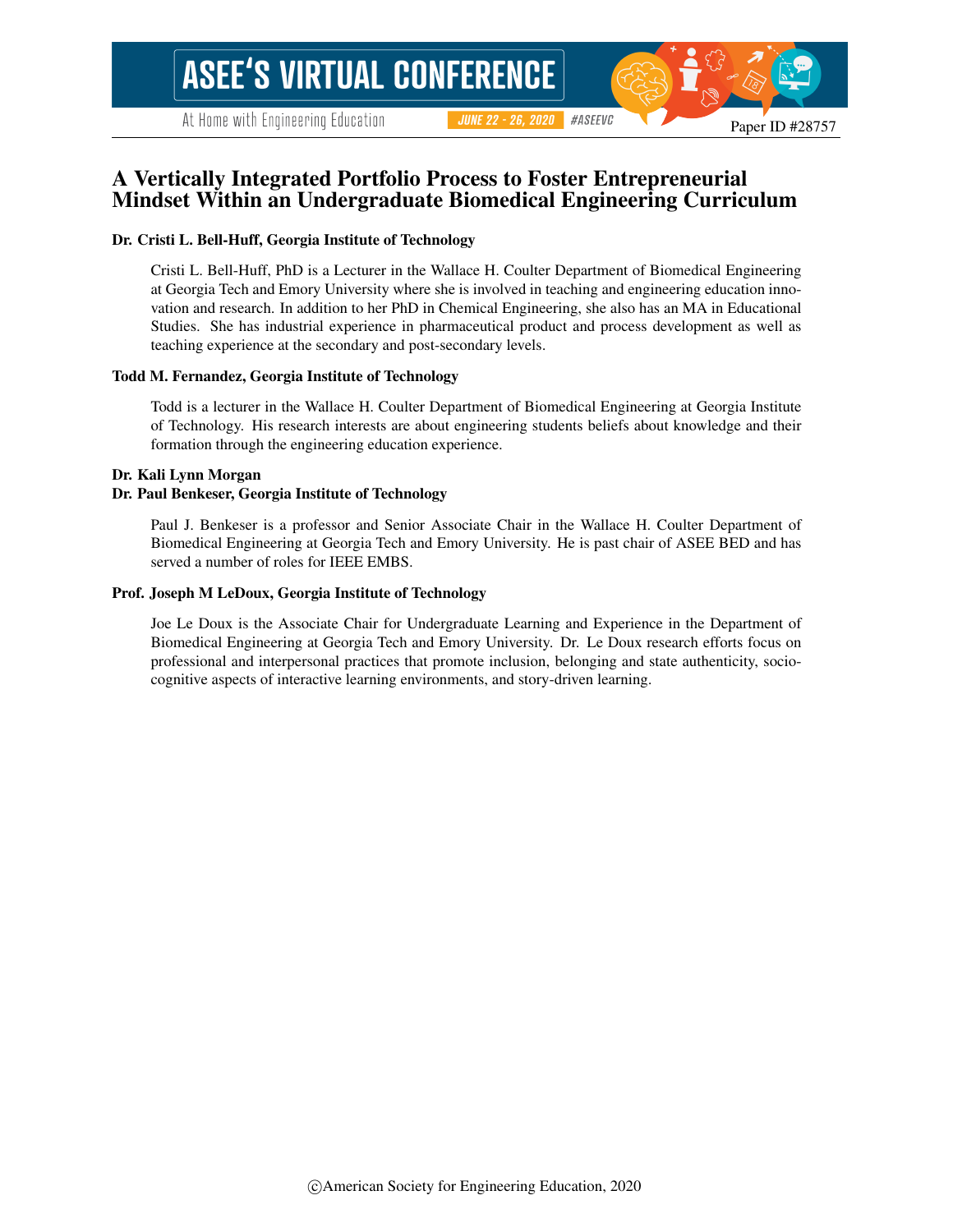# **A Vertically Integrated Portfolio Process to Foster Entrepreneurial Mindset Within an Undergraduate Biomedical Engineering Curriculum**

## **Abstract**

The Wallace H. Coulter Department of Biomedical Engineering at Georgia Tech is currently making an intentional effort to vertically integrate entrepreneurial minded learning within the undergraduate curriculum. With funding from the Kern Family Foundation, the goals of this work are not only to better equip students to meet the demands of the modern marketplace but also to empower students to tell the story of their growth into entrepreneurially minded engineers. In order to tell this story, students engage in a portfolio process grounded in evidence and reflection. The structure of this story-centric curricular framework consists of a first-year launcher course where foundational topics such as design thinking, reflection, folio thinking, and entrepreneurial mindset are introduced. At the other end of the framework is a unique course called *The Art of Telling Your Story* . In this upper level course, students learn to tell their unique stories of their experiences and entrepreneurial mindset growth culminating in an ePortfolio. In between these two curricular bookends, students are involved in their core biomedical engineering classes. Five of these core courses are designated as *gateway courses* . In gateway courses, students complete *signature assignments* specifically created to foster entrepreneurial mindset and critical reflection. These signature assignments are also designed to produce meaningful artifacts and experiences that may later be used as part of students' stories and portfolios. In this paper, we describe the details of the structure and implementation of this vertically integrated curricular framework and present evidence of entrepreneurial mindset growth within freshmen and upper level students' ePortfolios.

## **Introduction**

In order to foster entrepreneurial mindset development throughout the undergraduate experience, Wallace H. Coulter Department of Biomedical Engineering at Georgia Tech has created a vertically integrated portfolio process centered around entrepreneurial mindset, reflection, and stories. The goal of this work is to empower students to tell the story of their growth into entrepreneurially minded engineers. Through connecting, reflecting upon, and constructing their unique stories, students begin to see themselves as engineers who have developed and will continue to develop an entrepreneurial mindset to create value for others. The purpose of this paper is to present an overview of the structure and implementation of this unique vertically integrated, story-centric portfolio process.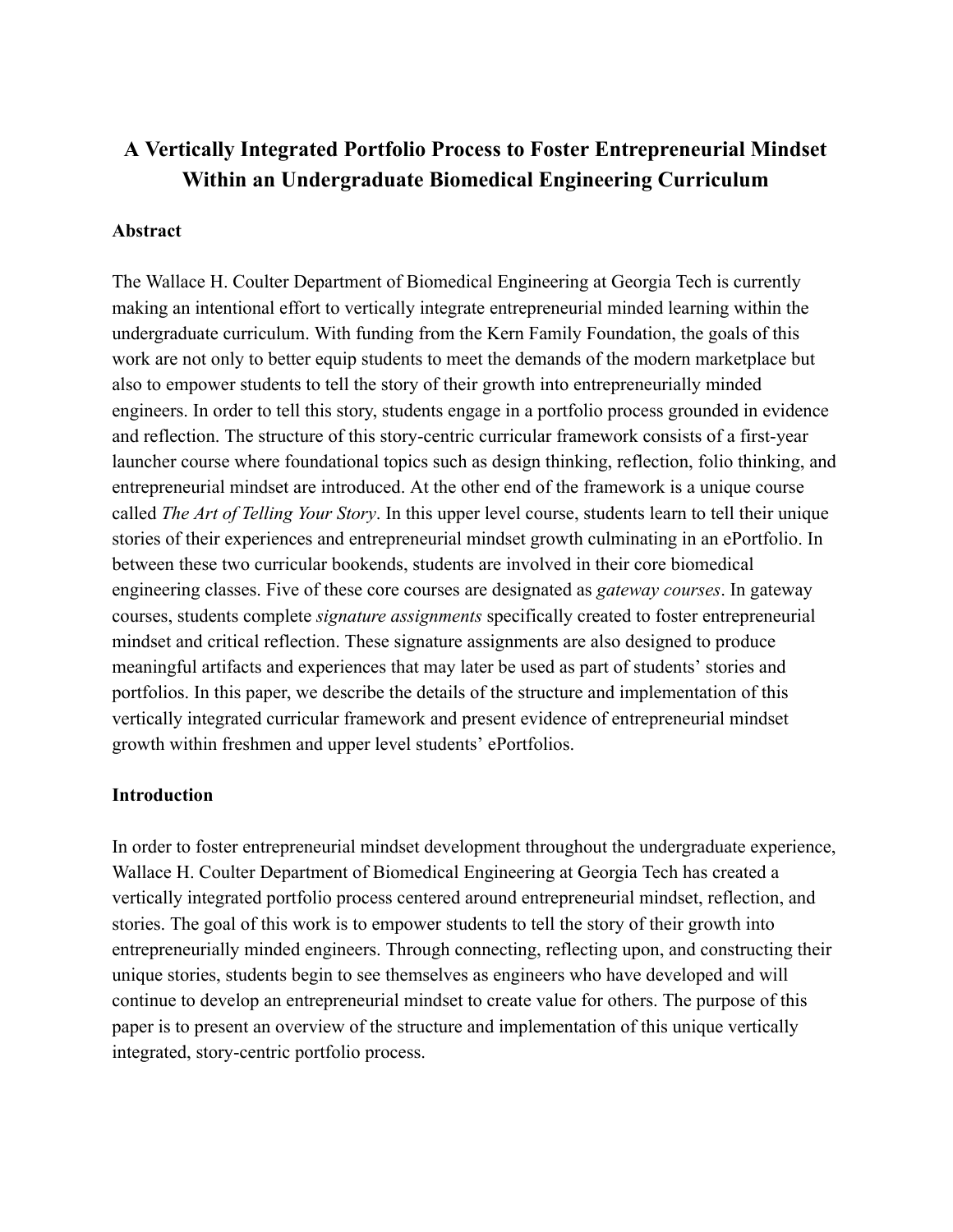## **Background**

 The Wallace H. Coulter Department of Biomedical Engineering at Georgia Tech is part of the Kern Entrepreneurial Engineering Network (KEEN). KEEN is a collaboration of universities across the United States dedicated to instilling an entrepreneurial mindset in their undergraduate engineering and technology students. KEEN, through the Kern Family Foundation, provides financial and developmental resources to participating institutions to enable the growth of curricular, co-curricular, and extra-curricular activities that enhance the entrepreneurial mindset in their students. Specifically, KEEN emphasizes the development of engineers that exhibit an "entrepreneurial mindset coupled with engineering thought and action expressed through collaboration and communication and founded on character." [\[1\]](https://www.zotero.org/google-docs/?bE6Xvj) In support of this, KEEN has created a framework of student outcomes and example behaviors that may be used to inform the design of programs seeking to develop an entrepreneurial mindset. These outcomes and behaviors are centered around what KEEN calls *The 3 C's* - curiosity, connections, and creating value. Specific example behaviors of curiosity, connections, and creating value as described by the KEEN framework may be seen in Figure 1 [\[1\]](https://www.zotero.org/google-docs/?5Tkukq) and it is through this lens that we have incorporated entrepreneurially minded learning into our undergraduate curriculum. Fostering an entrepreneurial mindset characterized by dispositional curiosity, integrative learning (connections), and creating value is a primary goal of the vertically integrated undergraduate program described in this paper.

| Curiosity      | • Demonstrate constant curiosity about our changing world<br>• Explore a contrarian view of accepted solutions |
|----------------|----------------------------------------------------------------------------------------------------------------|
| Connections    | Integrate information from many sources to gain insight<br>• Assess and manage risk                            |
| Creating Value | Identify unexpected opportunities to create extraordinary value<br>• Persist and learn through failure         |

Figure 1: KEEN Entrepreneurial Mindset Framework Example Behaviors of Curiosity, Connections, and Creating Value [\[1\]](https://www.zotero.org/google-docs/?MlMBv2)

An important part of helping our students recognize and tell the story of their entrepreneurial mindset growth is scaffolding their ability to make meaning of their experiences. Reflection is a powerful tool toward this end [\[2\] .](https://www.zotero.org/google-docs/?1WXzwo) Reflection is typically defined as consciously looking at and thinking about experiences, actions, feelings, and responses, and analyzing them in order to learn [3]. Turns et al. describes reflection as "an intentional form of thinking where a person revisits an experience with a specific meaning making lens" [\[2\] .](https://www.zotero.org/google-docs/?bzQesj) The original recognition of the importance of reflective thinking on learning is usually credited to Dewey as part of his myriad contributions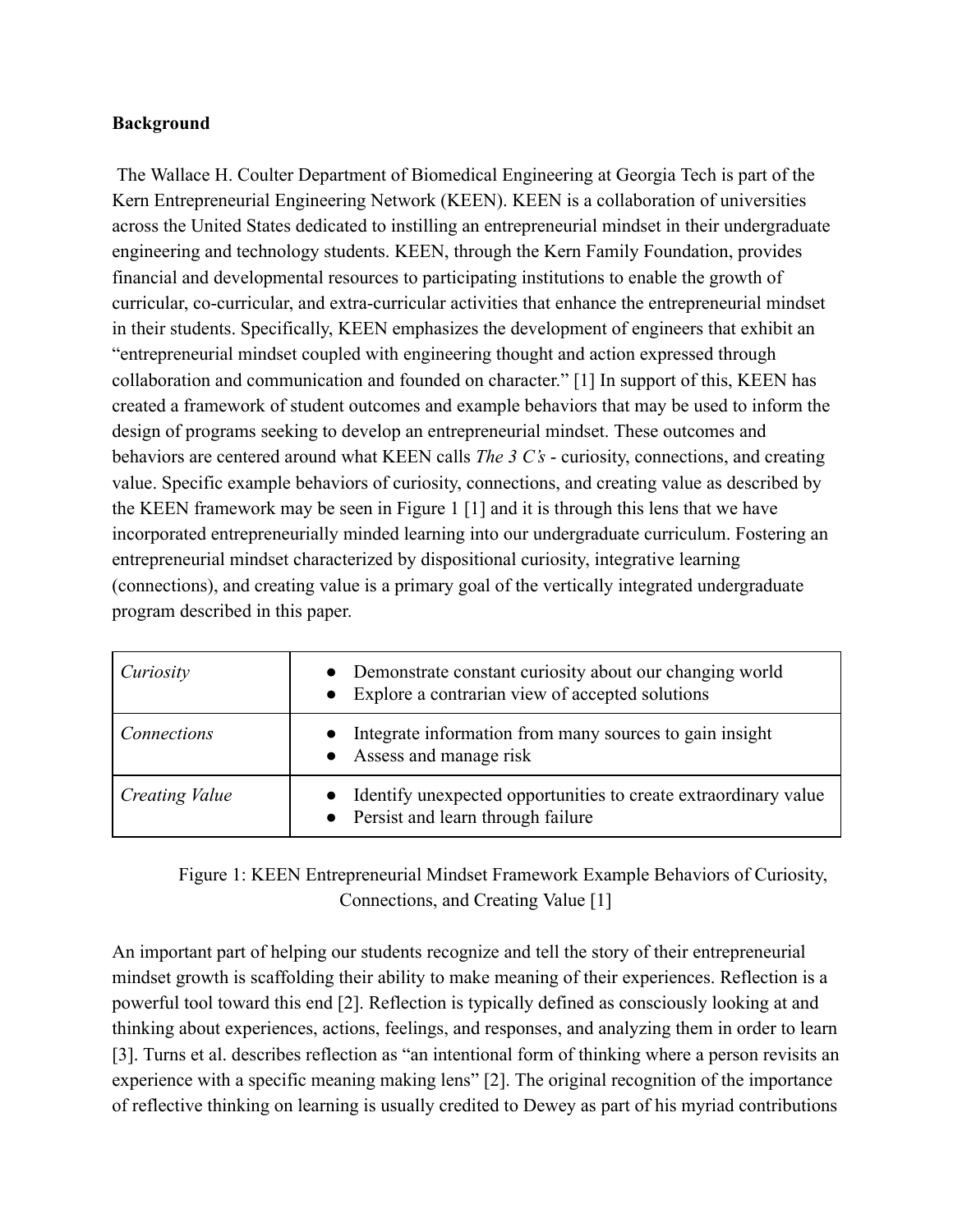to education in general. Dewey focused on making experiences meaningful and connecting experiences and future actions [\[4\] .](https://www.zotero.org/google-docs/?ktMxXs) Kolb further underscored the importance of reflection in his Experiential Learning Model which situates reflective observation as the link between concrete experience and abstract conceptualization in learning [\[5\] .](https://www.zotero.org/google-docs/?GVfd6M) Indeed, Schon asserts that the distinguishing factor between expert and novice practitioners is the ability to reflect on their practice, especially in the face of complex problems [6]. Despite the importance of reflection in learning, reflective thought has not been historically emphasized in engineering education. More recently, reflection has received more attention in engineering education scholarship and Turns et al. provide an excellent review of these efforts and the importance of reflection in engineering education [\[2\] .](https://www.zotero.org/google-docs/?Jx33Mv) Recognizing the significance of reflection both in making meaning of experiences and in preparing students to deal with the ambiguous problems they will face as practicing engineers certainly necessitated an emphasis on reflection throughout the vertically integrated portfolio process described in this paper.

While an emphasis on reflective thinking is critical for mindset growth, this is not sufficient for achieving the goal of empowering students to tell the story of their growth into entrepreneurially minded engineers. Building on the foundation of reflection as a key skill, to achieve our program goals we are leveraging the power of story-driven learning, that is the intellectual work of reflective, evidence-based story creation and curation. The premise of our program is that through the work of connecting and reflecting on their prior experiences, analyzing and interpreting evidence from those experiences, and building their own unique narratives based on these experiences, students will be able to tell the story of their entrepreneurial mindset growth. Students will also begin to see themselves as engineers who have and will continue to develop an entrepreneurial mindset to create value for others.

Stories are central to how people think and feel about themselves, their identity, and their mindset. Stories are important in human cognition and interaction [\[7\]](https://www.zotero.org/google-docs/?ssmc23). They help people share and build culture and knowledge that are vital to individual and group development by contextualizing knowledge and providing interpretation of events. Storytelling is a "uniquely human activity that draws critically upon the ability to model social situations and events" and is one of the earliest ways that people learn [\[8\]](https://www.zotero.org/google-docs/?EEa6qR) . Narratives improve information processing, recall, and engagement in learning and there is even evidence that the narrative thinking mode may be the brain's default mode [\[7\] .](https://www.zotero.org/google-docs/?ypgXaE) Inside and outside the classroom, engaging with narratives has been shown to be a powerful tool for shifting mindsets [9], knowledge, attitudes, and behaviors [10]. Because of their reflective nature, stories lend themselves to being an effective way of making sense of experiences. Social psychology research shows that "although people can and do think about experiences in context-free propositional terms...more often than not (stories) come to mind when people think about themselves and others" or when they interpret events and experiences [\[11\] .](https://www.zotero.org/google-docs/?3RphCc) Based on the evidence of the power of stories in affecting mindset, we have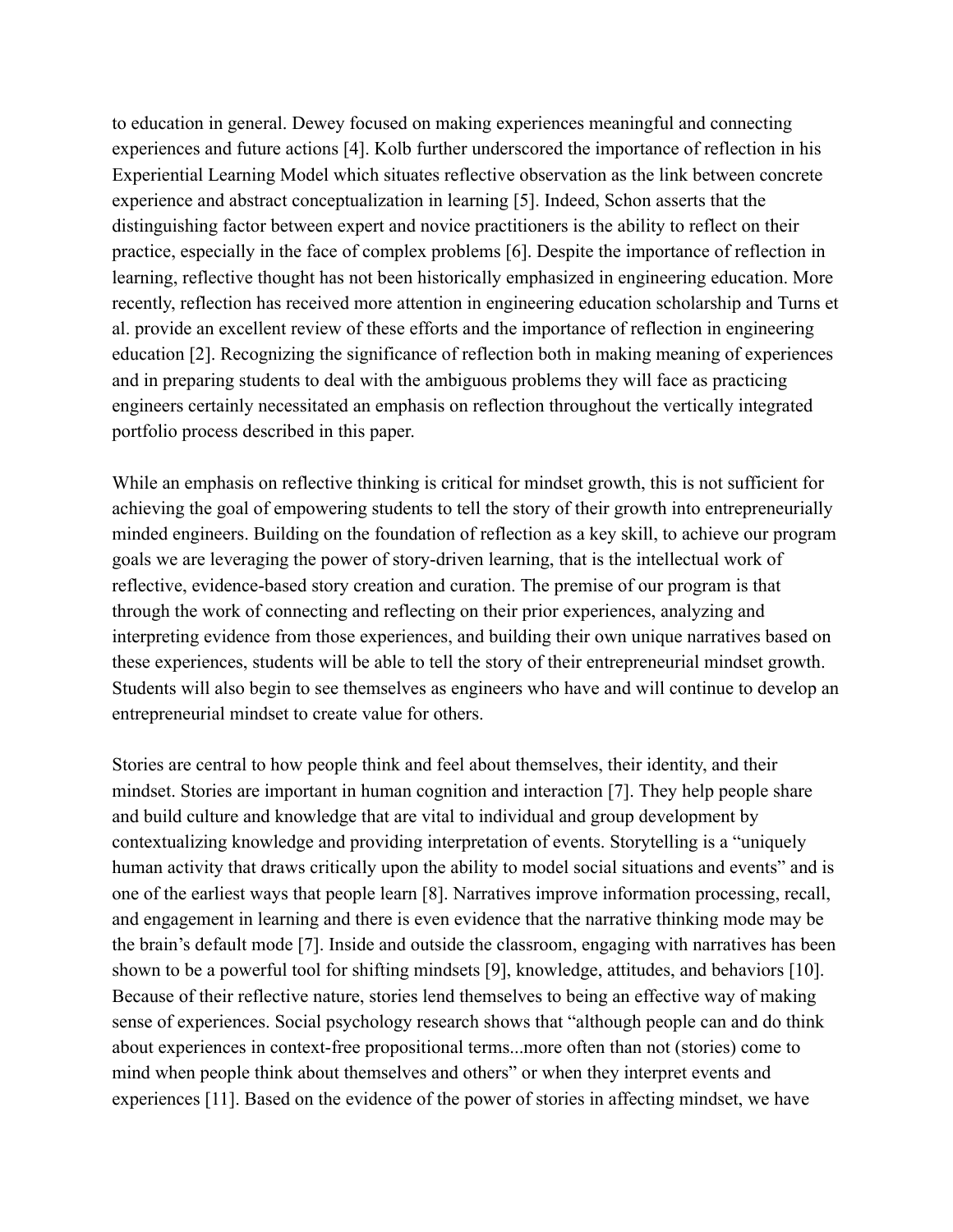integrated the process of creating, telling, and listening to stories as a pedagogical approach within our engineering curriculum through the vertically integrated portfolio process described in this paper.

# **Overview and Implementation**

As mentioned, the goal of our program is to prepare students to tell the story of their growth into entrepreneurially minded engineers by engaging them in a story-centric portfolio process grounded in evidence and reflection. Figure 2 shows the overall structure of our curricular framework.



Figure 2: Vertically Integrated Program Overview

This framework begins with a first-year launcher course called BMED1000 *Introduction to Biomedical Engineering* . In this class, foundational topics such as design thinking, reflection, ePortfolios, and entrepreneurial mindset are introduced. Indeed, an overarching goal of this course is to establish a culture of *folio thinking* . Penny Light et al. [\[12\]](https://www.zotero.org/google-docs/?ajKsx0) refer to folio thinking as the reflective practice of portfolio creation. This process of learning encourages students to "integrate discrete learning experiences, enhance their self-understanding, promote taking responsibility for their own learning, and support them in developing an intellectual identity" [12]. Students are also introduced to the biomedical engineering field and encouraged early on to become part of the BME community at Georgia Tech. Students complete nine focused reflection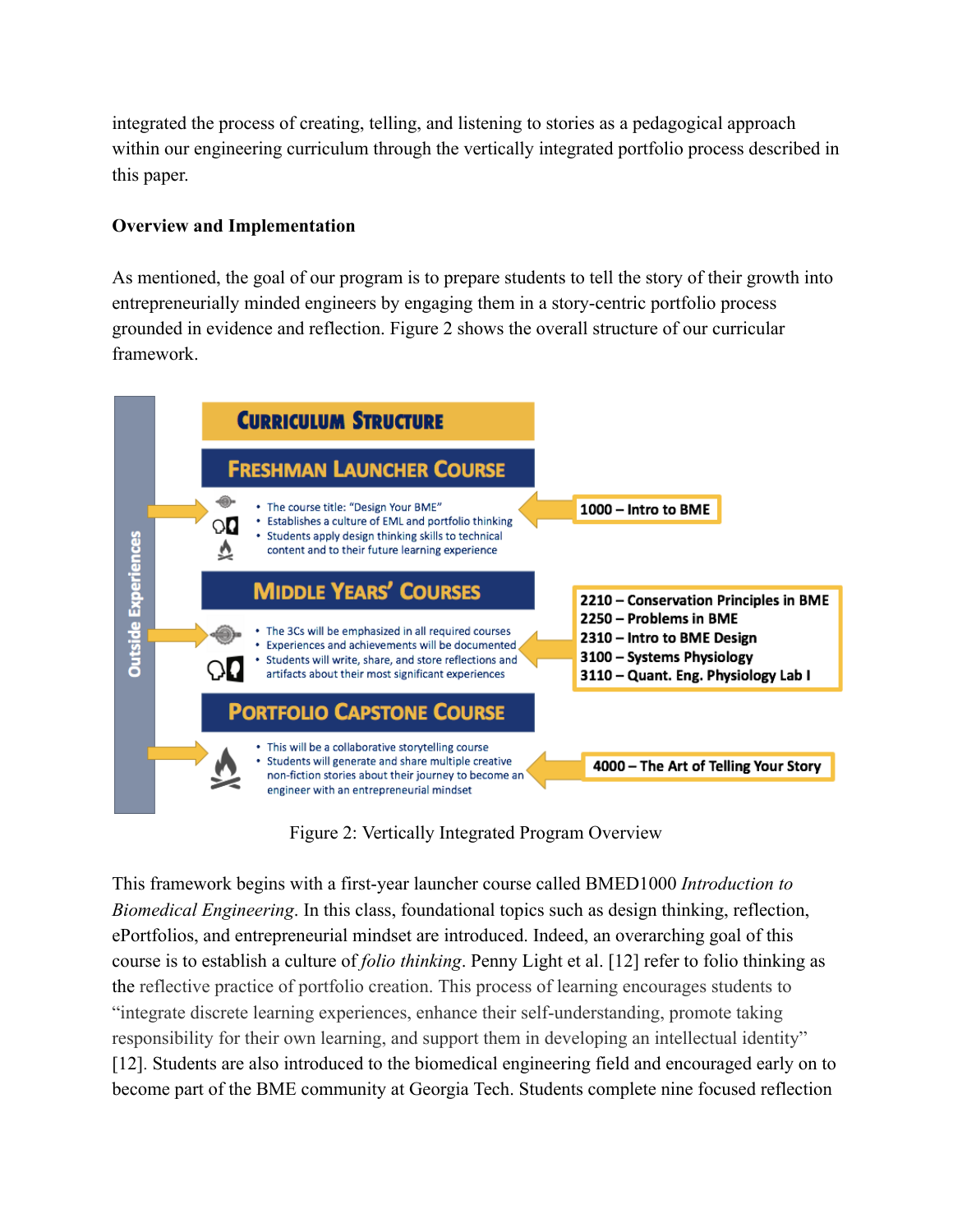assignments as part of our work toward teaching reflection as an engineering skill and scaffolding the students ability to reach the levels of reflection/critical reflection described by Kember et al. [\[13\] .](https://www.zotero.org/google-docs/?YDBesg) Additionally, reflection is incorporated into the design projects and discussions throughout the course. BMED1000 was designed and piloted during the 2018-19 academic year and is now running at full scale as a required course for entering biomedical engineering majors. At the end of BMED1000, students create a learning portfolio using Google sites that tells their story of initial entrepreneurial mindset growth over the course of their first semester at Georgia Tech. They also share their portfolios with faculty, peers, and upper level students from BMED4000 (described below) at an ePortfolio showcase event at the end of the semester.

At the other end of the curricular framework is a unique culminating course called BMED4000 *The Art of Telling Your Story.* In this upper level course, students learn to make connections between their experiences throughout their time at Georgia Tech and reflect on these experiences through the lens of an entrepreneurial mindset. While BMED1000 focuses on folio thinking as a means of developing entrepreneurial mindset, BMED4000 enhances mindset growth through *story-driven learning* . Students create and curate the unique stories of their experiences and entrepreneurial mindset growth over the course of their college experience. This culminates in a collection of stories curated into a portfolio format using Google sites. Given the unique nature, we piloted this course three times as a 5-week, special topics storytelling course both on the Georgia Tech campus and as part of our study abroad program in Galway, Ireland. During Fall 2019, we developed BMED4000 into a semester long format that included additional entrepreneurially minded learning (EML) content and activities designed to equip students to better tell the story of their entrepreneurial mindset growth. As in BMED1000, students showcase their work at an end of the semester portfolio showcase event attended by faculty, peers, and first year students from BMED1000 (described above). We are now teaching BMED4000 in the new semester-long format. Students entering the BME program in Fall 2020 and beyond will be required to take BMED4000, in addition to BMED1000.

In between the two curricular bookends of BMED1000 and BMED4000, students are involved in their core biomedical engineering classes. Five of these core courses are designated as *gateway courses* . In gateway courses, students complete a variety of *signature assignments* specifically created to foster entrepreneurial mindset and reflection. These signature assignments are also designed to produce meaningful experiences and artifacts that will be used later as part of the students' story-driven learning experiences and ePortfolios. The Association of American Colleges and Universities (AAC&U) describes a signature assignment as one that should require students to synthesize, analyze, and apply cumulative knowledge and skills, may also follow a theme across curricular and co-curricular experiences, and often must include specific components such as reflective writing. AAC&U also states, "A distinctive feature of signature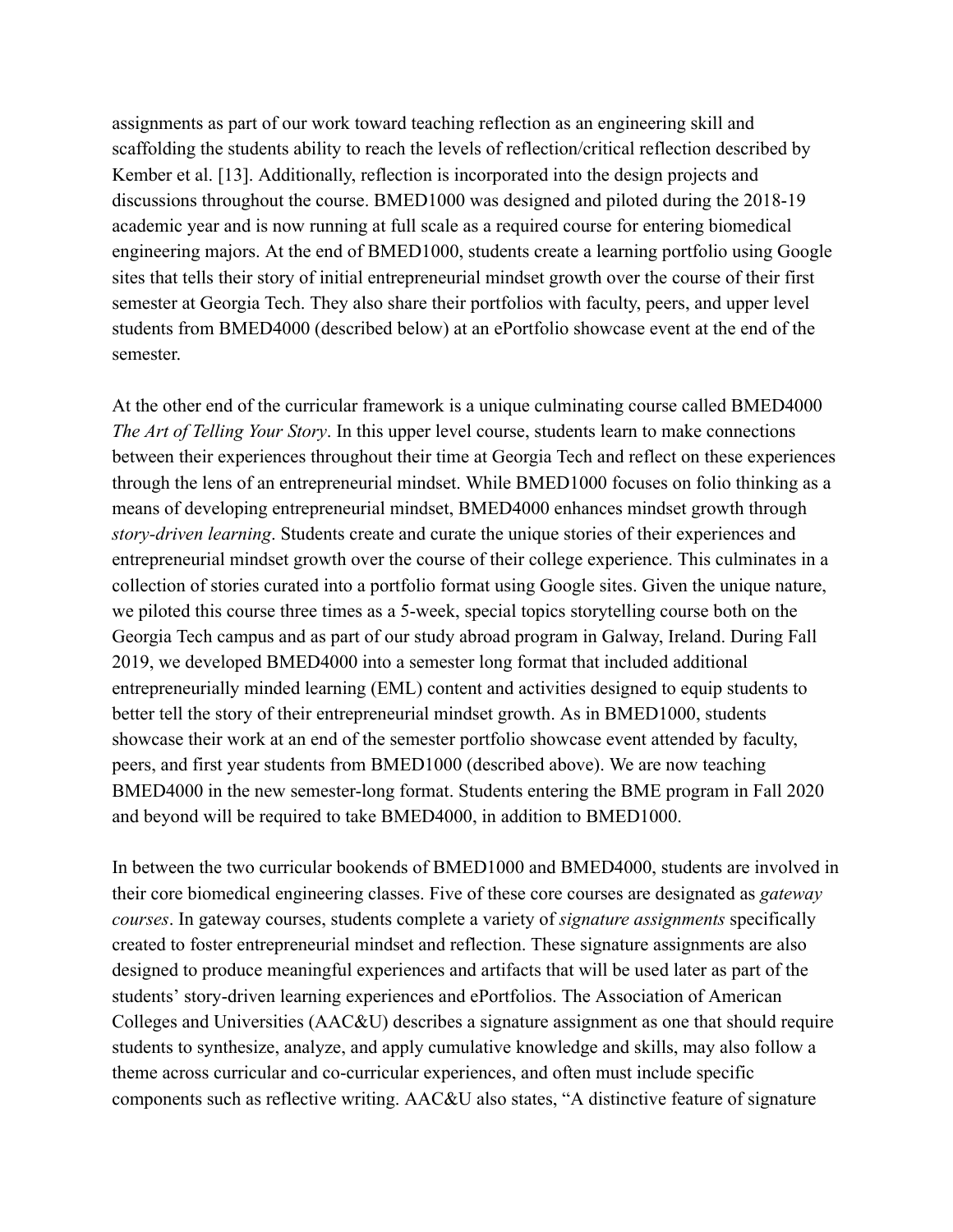assignments is the way programs integrate them across the educational pathway to help students demonstrate their growth, make connections across the curriculum and co-curriculum, and apply their knowledge to real world problems" [\[14\] .](https://www.zotero.org/google-docs/?ddWHSW)

We use the above characteristics as our guide to create signature assignments to carry the theme of entrepreneurial mindset and reflection throughout our undergraduate curriculum. We also design these signature assignments to help students make connections between outside experiences and content within our gateway courses while intentionally incorporating social pedagogy as a powerful learning approach. Table 1 briefly summarizes the kinds of signature assignments instructional teams are deploying for each gateway course and how the various desired components are incorporated. We have also included our Academic Office workshops as part of our *Gateway Course Matrix* in Table 1 since these diverse workshops align well with the types of entrepreneurial mindset and reflective activities we want students to engage in throughout the curriculum. We use our Gateway Course Matrix to track progress and alignment in our gateway courses as well as to ensure that students are experiencing entrepreneurial mindset and reflection in a variety of ways throughout the curriculum.

| <b>Gateway Course</b>                                 | <b>Signature Assignment Description</b>                                                                                  | Potential artifacts for portfolio<br>from signature assignment                     | <b>Topic for outside experiences</b><br>pulled into the signature<br>assignment or course                   | Social pedagogy incorporated into<br>signature assignment                                      |
|-------------------------------------------------------|--------------------------------------------------------------------------------------------------------------------------|------------------------------------------------------------------------------------|-------------------------------------------------------------------------------------------------------------|------------------------------------------------------------------------------------------------|
| 1000 - Intro to BME                                   | Creating the BMED 1000 ePortfolio                                                                                        | • Reflections<br><b>BME Insider Activity</b><br>٠<br>Two design projects<br>٠      | <b>Practical competence</b><br>٠                                                                            | <b>BMED 1000 showcase with</b><br>٠<br>feedback from showcase<br>attendees                     |
| 2210 - Conservation<br><b>Principles in BME</b>       | Raise student awareness of how<br>model based reasoning can create<br>value for others                                   | <b>Conceptual model</b><br>٠<br>Math model/diagram<br>٠<br><b>Reflections</b><br>٠ | Interpersonal experiences-<br>٠<br>connected to through the<br>reflections                                  | Jigsaw activities for feedback from<br>٠<br>others                                             |
| 2250 - Problems in<br><b>BME</b>                      | A series of reflections based on EM<br>at each phase with a culminating<br>reflection as a pitch to a target<br>audience | <b>Reflections</b><br>٠<br><b>Final pitch created</b><br>٠                         | <b>Team experiences</b>                                                                                     | Peer feedback on final reflection<br>٠<br>pitches<br><b>Teamwork feedback discussions</b><br>٠ |
| 2310 - Intro to BME<br><b>Design</b>                  | Teams create a pitch video to<br>communicate opportunity identified,<br>solution, and value proposition                  | Video<br>٠<br>Team website (extra credit)                                          | Persistence and learn through<br>٠<br>failure - connected through<br><b>DEEM</b> chart and reflection       | Share videos<br>٠<br>Design feedback from peers and<br>٠<br><b>LISPITS</b>                     |
| $3100 - Systems$<br>Physiology                        | <b>New England Journal of Medicine</b><br>case study analysis                                                            | Reflections at the end of each<br>٠<br>case study including EM                     | Career path<br>٠                                                                                            | Guided discussions about the case<br>٠<br>studies                                              |
| 3110 - Quantitative<br>Eng. Physiology Lab            | Learning from difference working on<br>teams to create value                                                             | <b>Reflections</b>                                                                 | <b>Learning from differences</b><br>(connected to form a team to<br>create the most value in the<br>future) | Sharing their experiences across<br>٠<br>groups                                                |
| <b>Academic Office</b><br><b>Workshops/Activities</b> | Various topics depending on<br>workshop, internship reflections,<br>research experience reflections                      | Reflections or other products of<br>workshops & experiences                        | <b>Professional development</b><br>$\bullet$                                                                | Practice at workshops,<br>٠<br>presentations with feedback                                     |
| $4000 - The Art of$<br><b>Telling Your Story</b>      | Creating the E-Mindset growth<br>ePortfolio                                                                              | Anything from their library of<br>٠<br>artifacts and stories                       | <b>SUMMATIVE</b>                                                                                            | <b>Story Showcase</b><br>٠                                                                     |

## Table 1: Gateway Course Matrix

Creating gateway courses with signature assignments that drive our vertically integrated program involves curriculum development as well as faculty and staff development related to entrepreneurial mindset, reflection, stories, and course design. Ten faculty members are involved in developing, implementing, and continuously improving our gateway courses. These course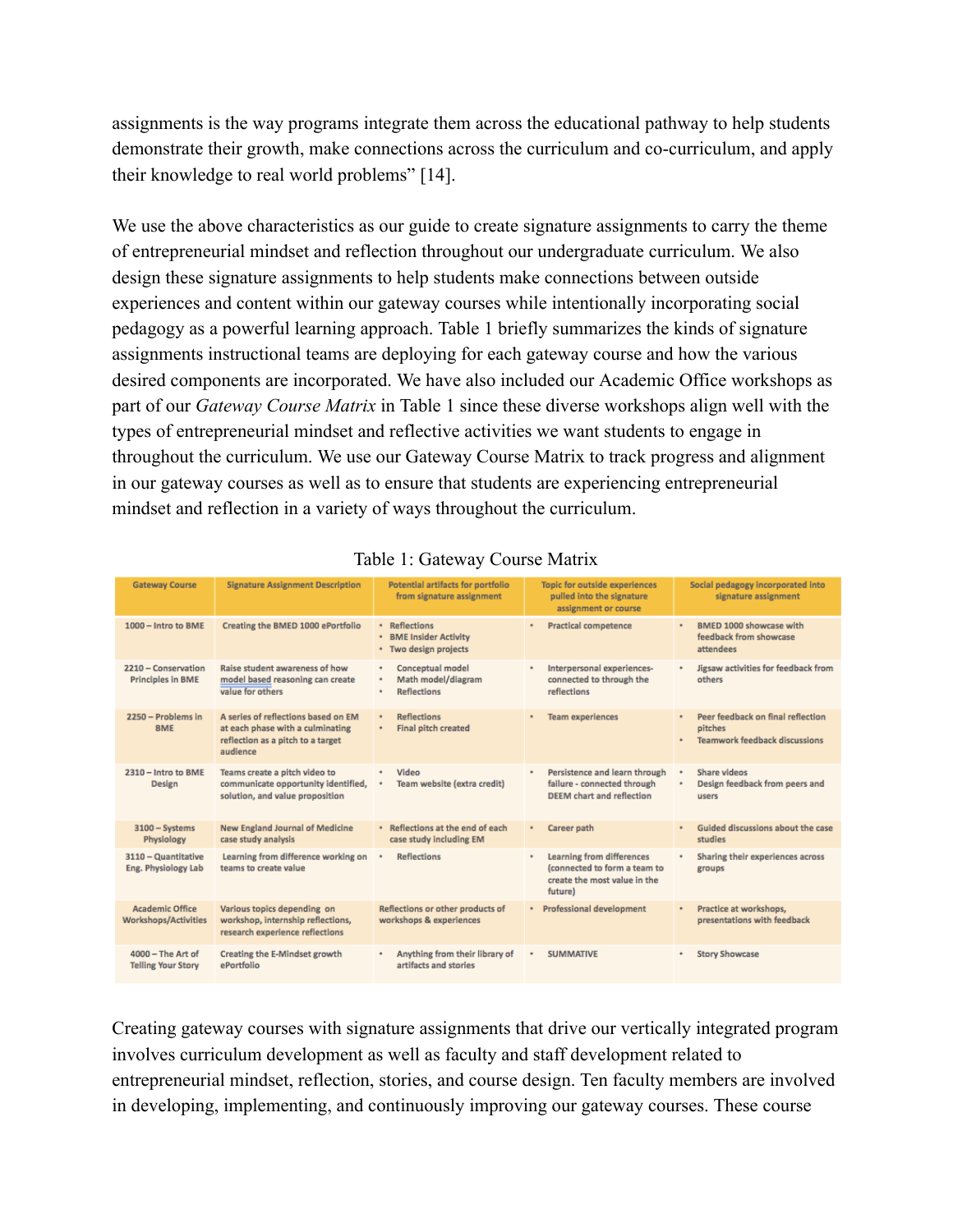instructors along with a postdoctoral fellow with expertise in higher education, two faculty trained in curriculum development, and an academic office staff member form our *Course Implementation Team.* This team meets every two weeks. The purpose of these meetings includes aligning vision and goals, sharing progress, and providing each other with constructive feedback. To assist in this process we have created a set of *Design Sheets* to guide our team's course and signature assignment development, provide formative feedback, and help us evaluate signature assignment alignment with our overall goals.

Another key aspect of our curricular development in gateway courses is the creation of student-faculty partnerships. Each year, 4-8 biomedical engineering students are recruited based on previous course experience, academic performance, and expressed interest in entrepreneurially minded learning and course development. These student partners form a core team of *Course Implementation Assistants* (CIA). Instructional teams for each of our gateway courses are then matched with one or more CIA student partners and charged with continual development of signature assignments in their courses. We have found these student-faculty partnerships to be both a significantly positive, meaningful experience and an important way for us to foster entrepreneurial mindset, empathy, and respect within both students and faculty [\[15\] .](https://www.zotero.org/google-docs/?tIjF08)

During the design and implementation of our vertically integrated program, our faculty development focus has been on gateway course development. However, we have also engaged in other faculty development activities related to our goals. For example, faculty development activities to support the upper level, story-driven learning course (BMED 4000) have been important since this is such a unique course. We have held in-house workshops to give faculty a first hand experience as a student in that course. We have also organized additional workshops on reflections and ePortfolios with recognized experts in these areas as facilitators.

## **Initial Analysis of Impact on Entrepreneurial Mindset Growth**

Currently, we are in our first year of full implementation of our vertically integrated program at Georgia Tech. While we have not had a full cohort of students experience the entire curriculum sequence, we have made a first attempt to understand the effectiveness of our program to empower students to tell the story of their growth as entrepreneurially minded engineers, we sought to understand 1) how well students' reflective abilities were being developed in the BMED1000 class, and 2) how students conceptualize and demonstrate entrepreneurial mindset at either end of the curricular framework so far.

While in BMED1000, students complete nine focused reflection assignments as part of our work toward fostering folio thinking, teaching reflection as an engineering skill, and scaffolding the students ability to reach the levels of reflection or critical reflection described by Kember et al.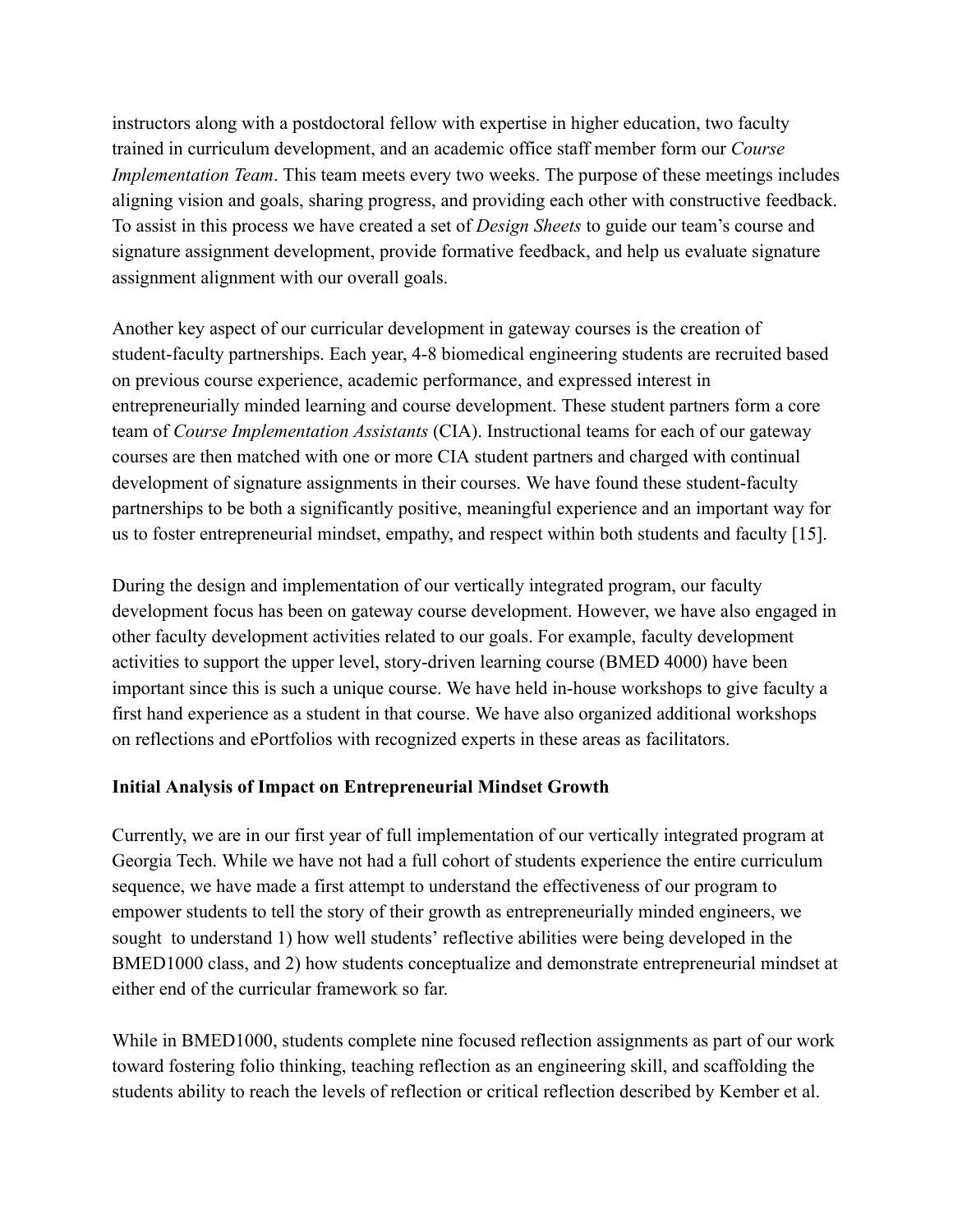[13]. In Kember's framework, reflection may be quantified according to four levels - habitual action, understanding, reflection, and critical reflection. The higher levels of reflection/critical reflection are characterized by students applying theory to practical situations, providing personal insights beyond theory, and effectively communicating a change in perspective [\[13\] .](https://www.zotero.org/google-docs/?Vc0fh8) To assess how students' reflective abilities developed in our first-year course, a team consisting of two instructors and six teaching assistants analyzed each written reflection assignment submitted by students enrolled in BMED1000 during Fall 2019. The team characterized the levels of reflection according to the Kember framework. We then compared the levels of reflection achieved by students in the initial reflection assignment to that of the final reflection assignment of the semester as shown in Table 2. At the beginning of the semester, 66% of the students showed a level of reflection or critical reflection within the initial assignment. By the final assignment, this number rose to 89% of the students writing at a level of reflection or critical reflection. The increase in the number of students reaching higher levels of reflection is an important indicator of the impact and future success of our program since reflection is a foundational skill students need to connect and make meaning of their experiences and ultimately, to tell the story of their growth as entrepreneurially minded engineers.

|                         |                 | <b>Level of Reflection</b> |            |                            |
|-------------------------|-----------------|----------------------------|------------|----------------------------|
|                         | Habitual Action | Understanding              | Reflection | <b>Critical Reflection</b> |
|                         |                 |                            |            |                            |
| Initial Reflection      |                 |                            | 46         | 4                          |
|                         |                 |                            |            |                            |
| <b>Final Reflection</b> |                 | 14                         | 49         | 95                         |

Table 2: Number of Students at Each Level of Reflective Ability in BMED1000

To understand how students conceptualize and demonstrate entrepreneurial mindset at either end of the curricular framework, we analyzed ePortfolios produced by students at the end of BMED 1000 *Introduction to Biomedical Engineering* and BMED 4000 *The Art of Telling Your Story*  during the Fall semester of 2019. For BMED1000, we analyzed portfolios from across the course sections through the lens of an entrepreneurial mindset as characterized by the KEEN framework of curiosity, connections, and creating value. We looked for common themes and misconceptions as well as good examples of students' displaying an understanding of their entrepreneurial mindset growth over the course of their first semester at Georgia Tech.

Purposeful sampling across all sections  $(n=30)$  and thematic analysis of BMED1000 portfolios revealed students gained a good understanding of design thinking, including the importance of empathy and understanding stakeholder needs in order to create value. Students also displayed good understanding of the concepts related to entrepreneurial mindset. Some exemplary quotes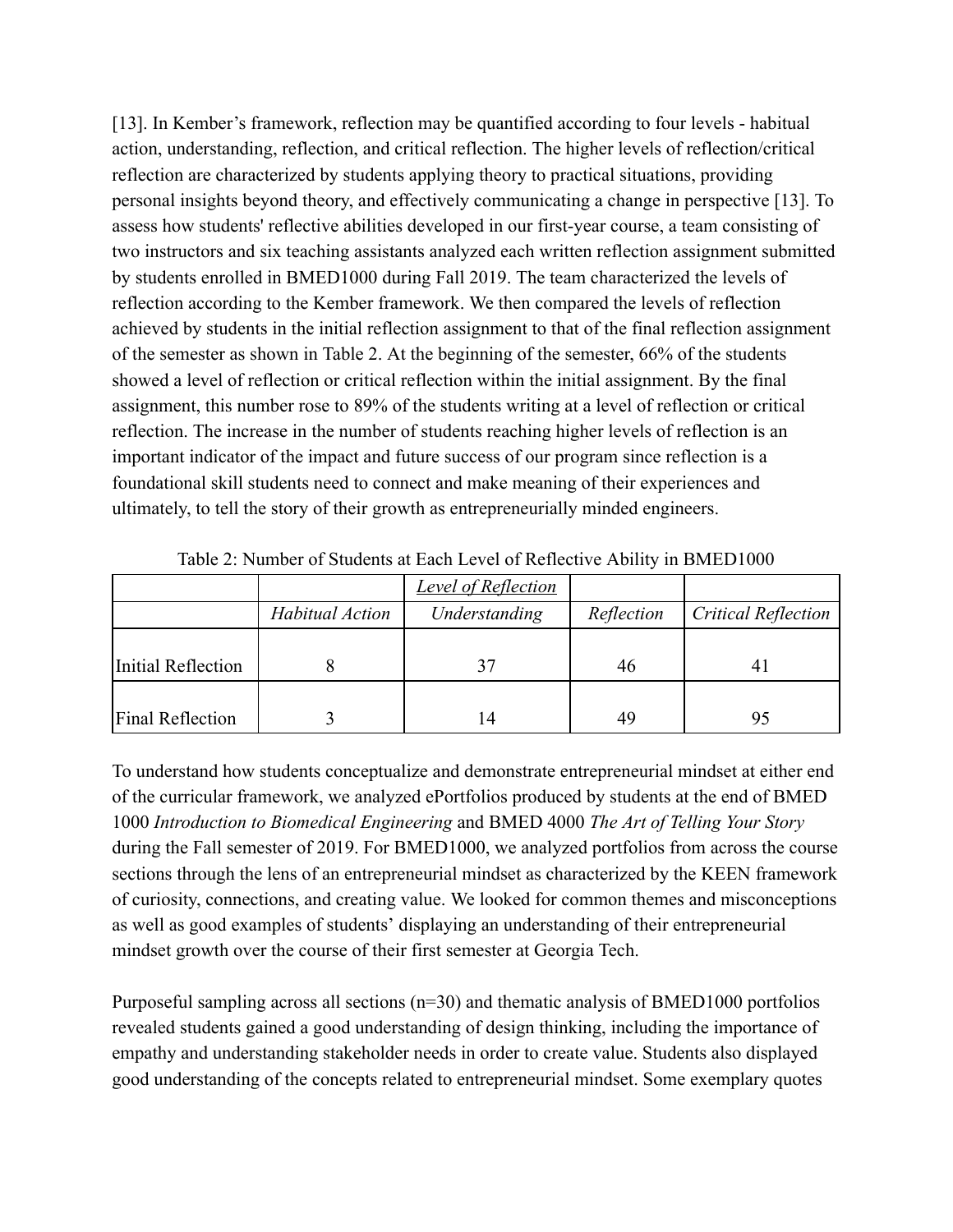from student portfolios illustrating an accurate understanding of entrepreneurial mindset as described by the KEEN framework are shown in Table 3.

| <b>Component of</b><br><b>Entrepreneurial</b><br><b>Mindset</b> | <b>Excerpts from BMED1000 Portfolios</b>                                                                                                                                                                                                                                                                                                    |
|-----------------------------------------------------------------|---------------------------------------------------------------------------------------------------------------------------------------------------------------------------------------------------------------------------------------------------------------------------------------------------------------------------------------------|
| Curiosity                                                       | 1. The initial burst of curiosity led me to learning how exactly<br>to use the 3-D modeling software, Solidworks, as well<br>learning how to convert a file to be able to be printed by the<br>3-D printers here on campus. The end result of my curiosity<br>is a 3-D printed piece of floor tile that fits into the whole like<br>a glove |
|                                                                 | 2. Diving into this project felt daunting at first. However, I was<br>interested enough in learning how to work a sander, how to<br>properly spray paint, how to use a 3D printer, that my<br>curiosity helped to push through the doubt and uncertainty.                                                                                   |
| Connections                                                     | 1. I developed my entrepreneurial mindset by making subtle<br>comparisons between some of the most contrasting ideas.                                                                                                                                                                                                                       |
|                                                                 | 2. We then made connections between the information we<br>received in both interviews in order to gain a better<br>understanding of the needs of new faculty. The Campus Map<br>Project gave me experience in making connections between<br>disparate pieces of information in order to find an optimal<br>solution.                        |
| <b>Creating Value</b>                                           | 1. Creating value was an essential component of this hack<br>because I was challenged to find an unexpected opportunity<br>to help students graduate from college. Additionally, I<br>persisted in finding a solution through failure by rewriting<br>code and learning from online help desks when my code<br>resulted in error.           |
|                                                                 | I realized the most important step in creating value is<br>2.<br>empathizing with the customer to create what they want, not<br>what you think they need.                                                                                                                                                                                   |

Table 3: Illustrative Excerpts from BMED1000 Portfolios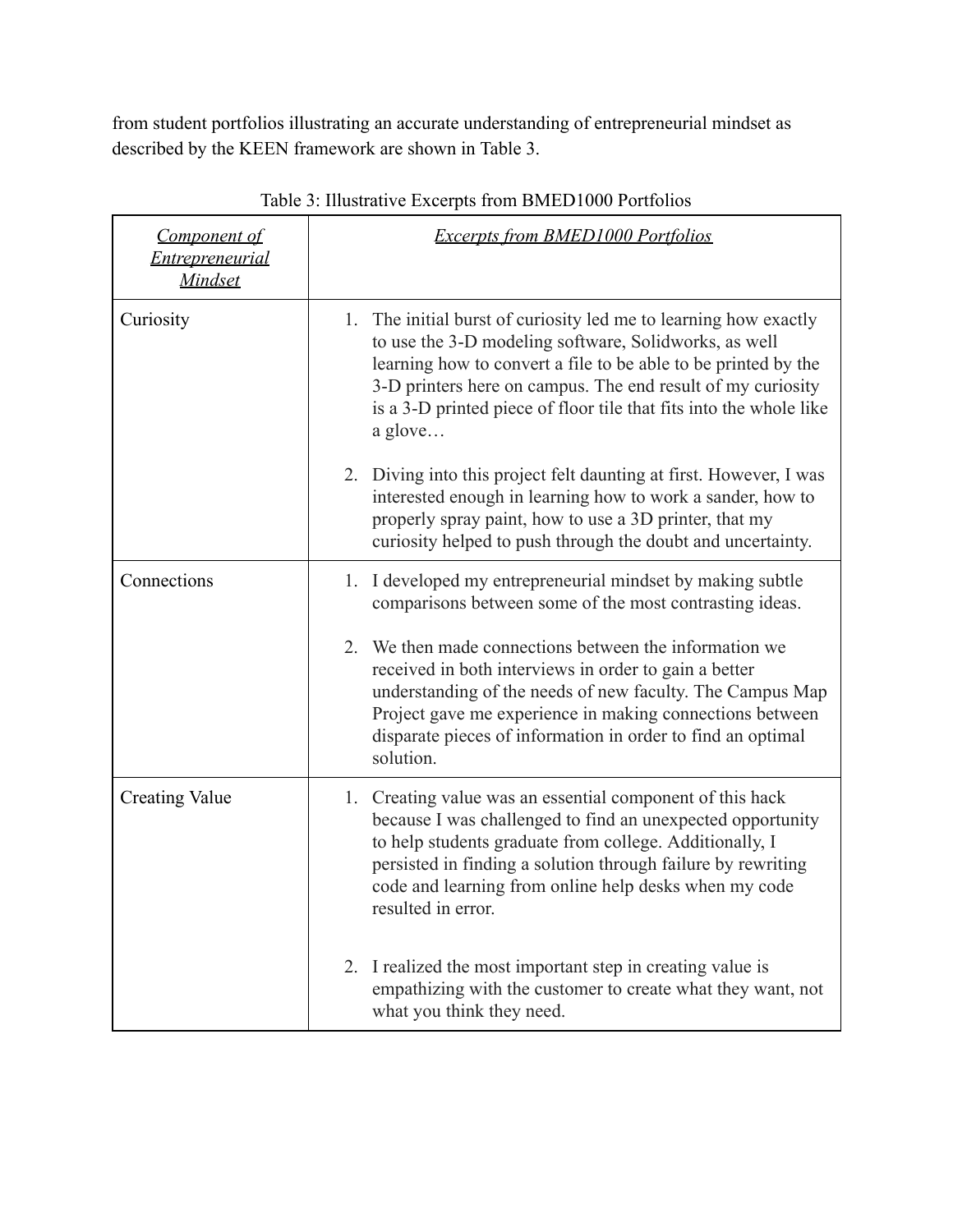Within the BMED1000 portfolios, there were also some misconceptions related to an entrepreneurial mindset as described by the KEEN framework. For example, some students had difficulty conceptualizing curiosity as described within the KEEN framework. These students tended to relate this concept to the idea of being willing to try new things or of having broad interests rather than exhibiting behaviors such as investigating "our changing world" or "exploring contrarian views" [\[1\]](https://www.zotero.org/google-docs/?FMOLmw) . Also, students often illustrated their development of connections with evidence of networking, meeting people, and making friends. The idea of connections as part of an entrepreneurial mindset within the KEEN framework relates to "integrating information from many sources to gain insight" or "assessing and managing risk" rather than to making social connections [\[1\] .](https://www.zotero.org/google-docs/?Zw8fua) Finally, a small number of students continued to see the concept of creating value as purely a financial activity rather than considering this concept more broadly as was emphasized throughout the semester in BMED1000. Some students also chose artifacts and reflections that focused more on using an entrepreneurial mindset to create value for themselves as part of their own personal development rather than creating value for others.

Since we are only now in our first year of implementation of our vertically integrated portfolio process, students who are required to take BMED1000 as freshmen have not yet progressed far enough through the BME curriculum to be enrolled in BMED4000. Therefore, we are not able to fully assess the impact on entrepreneurial mindset growth by direct comparison of student portfolios in both BMED1000 and BMED4000 yet. However, we have been implementing our signature assignments in gateway courses and have implemented the first full semester version of BMED4000 over the past year. Thus, we performed thematic analysis of students' BMED4000 portfolios (n=24) in order to gain insight into how these upper level students conceptualize and demonstrate development of their entrepreneurial mindset in story-centric portfolios toward the end of their college experience.

In general, portfolios of students who experienced the creating and curating of unique, personal stories in BMED4000 showed richer, more specific discussions of mindset growth than those in BMED1000. BMED4000 students also focused their stories more clearly on transformation and change in perspective while choosing more meaningful artifacts as evidence for their growth. BMED4000 students displayed a more mature conceptualization of each of the KEEN aspects of an entrepreneurial mindset. For example, BMED4000 students tended to correctly relate curiosity to the concept of investigating ideas that might create value as opposed to simply having broad interests or being willing to try new things. Also, none of the upper level students conceptualized connections as networking or making social connections as was seen in the freshmen portfolios. Some exemplary quotes from BMED4000 student portfolios illustrating understanding of entrepreneurial mindset according to the KEEN framework are shown in Table 4.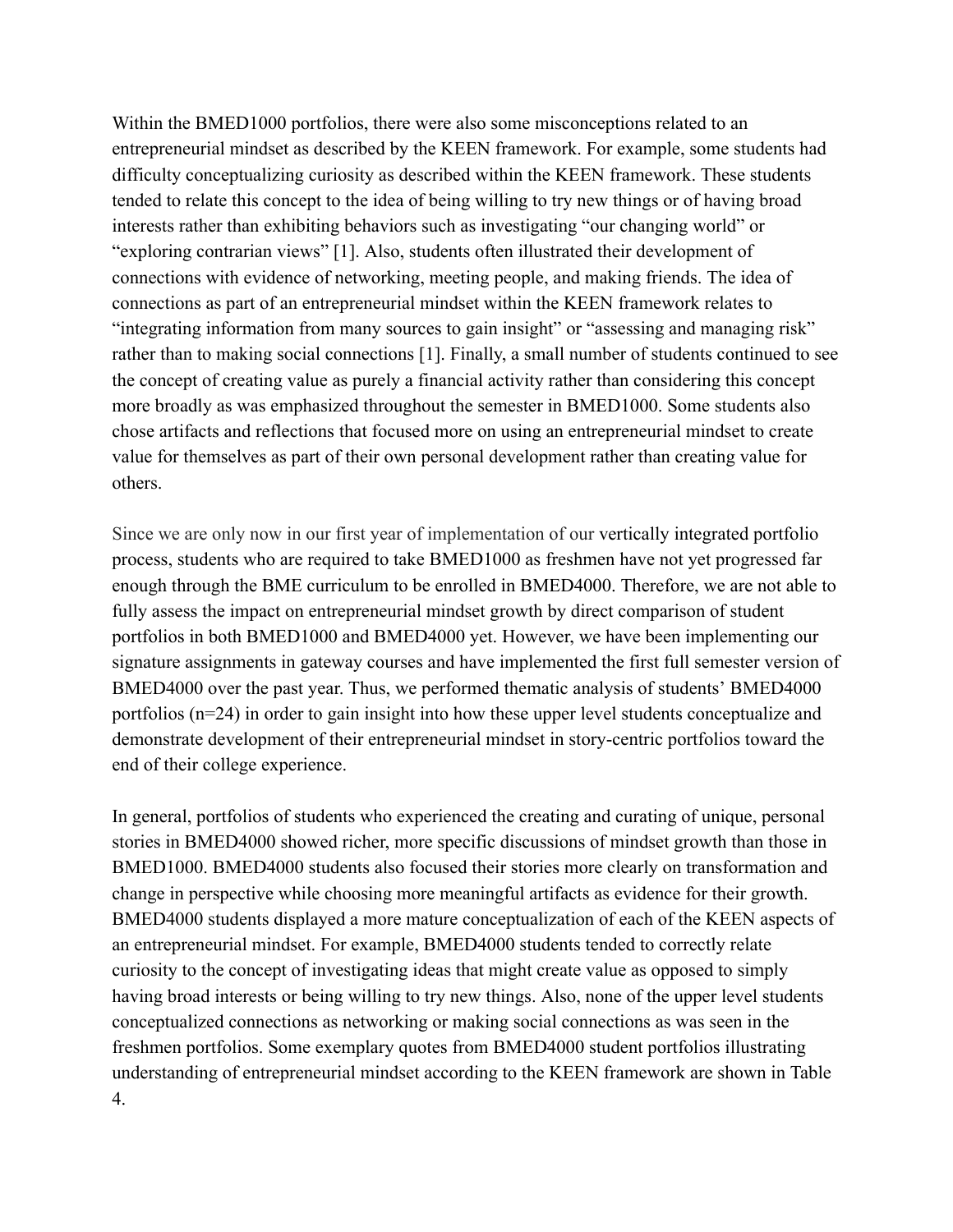| <b>Component of</b><br><b>Entrepreneurial</b><br><u>Mindset</u> | <b>Excerpts from BMED4000 Portfolios</b>                                                                                                                                                                                                                                                                                                                                                                                                                                                                                                                                                                                                                                                                                                                                                                                                                                                                                                                                                                                           |
|-----------------------------------------------------------------|------------------------------------------------------------------------------------------------------------------------------------------------------------------------------------------------------------------------------------------------------------------------------------------------------------------------------------------------------------------------------------------------------------------------------------------------------------------------------------------------------------------------------------------------------------------------------------------------------------------------------------------------------------------------------------------------------------------------------------------------------------------------------------------------------------------------------------------------------------------------------------------------------------------------------------------------------------------------------------------------------------------------------------|
| Curiosity                                                       | This day, I didn't want to just daydream. I had to know if<br>1.<br>there actually was a better solution. I had to know if there<br>actually was a way to <i>create</i> a better solution. I began<br>researching. I started out looking at texts discussing the<br>anatomical relationships and moved onto osteopathic<br>approaches. It was intriguing<br>2. I've been enamored by the intersection between the clinic<br>and my engineering coursework at Georgia Tech: research in<br>the fields of immunoengineering and synthetic biology. Like<br>a T cell receptor drawn to its specific antigen, I am<br>captivated by the immune system, an intricate microscopic<br>world within our bodies powerful enough to fight virtually<br>any presented disease. What if we could leverage these same<br>endogenous mechanisms for the treatment of refractory<br>malignancies?                                                                                                                                                 |
| Connections                                                     | Then it hit me. We needed to increase the maximum possible<br>1.<br>deformation for our retractors. We needed to transform them<br>from the rigid metal structures to a more flexible device with<br>a little "give." That insight was only possible from<br>biomechanics, which I was taking that semester. In<br>combination with what I had learned in my material science<br>coursework, I suggested that we use an acrylic material.<br>Instead of modifying the geometry, we attacked the material<br>properties!<br>After identifying which problem my group and I were going<br>2.<br>to solve, we started interviewing children with asthma, their<br>parents, physicians, nurses and more to really understand the<br>problem from as many lenses as possible. The more we dug<br>into the problem, the more solutions we could think of<br>After weeks and weeks of testing prototypes, we landed<br>on a design that integrated 2 mechanical solutions for 2<br>different problems we noticed with asthmatic children. |

# Table 4: Illustrative Excerpts from BMED4000 Portfolios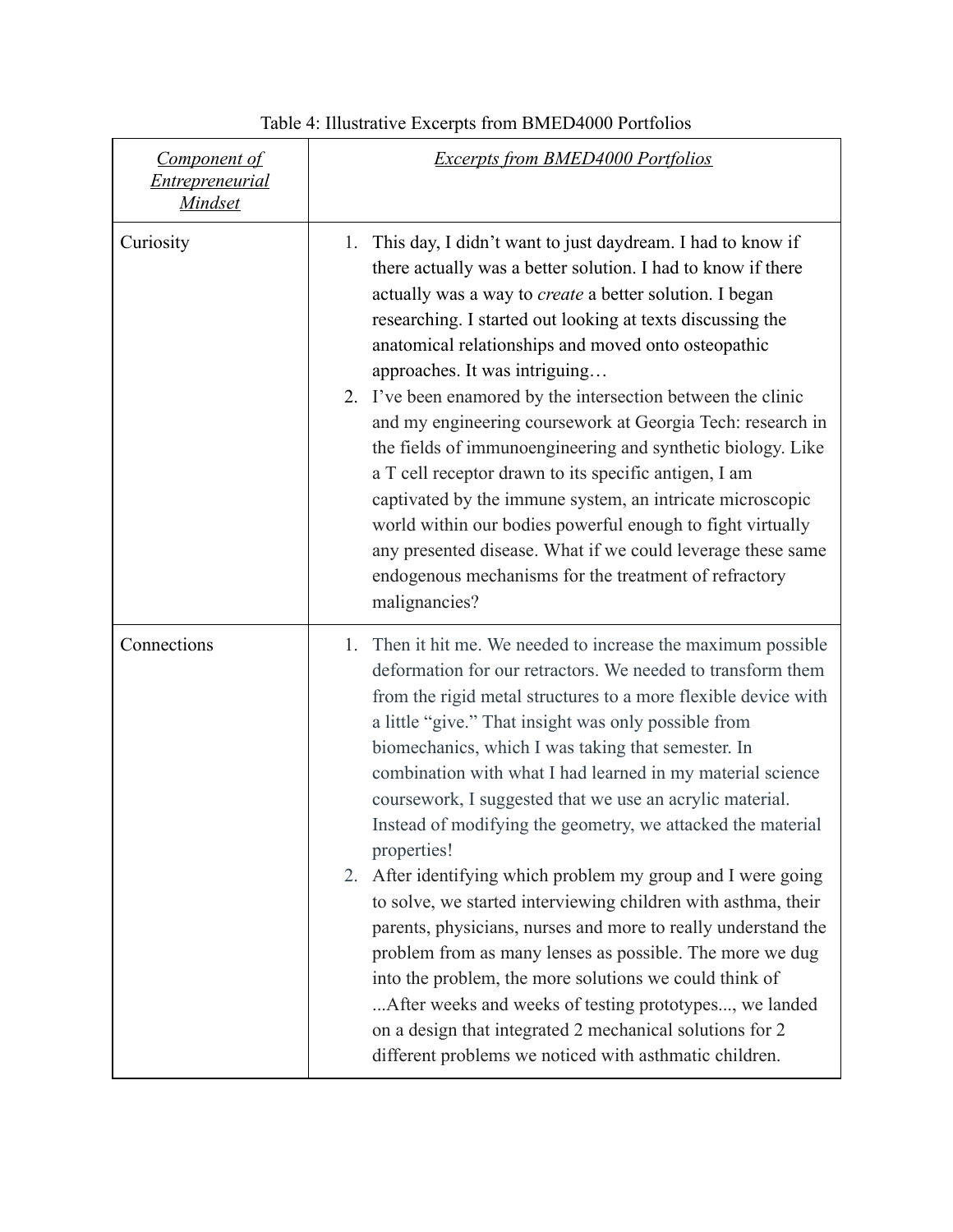| <b>Creating Value</b> | 1. | Though this was an incredibly simple solution, the<br>translation of subjective criteria into indisputable standards<br>ultimately helped to reduce the high scrap rates without<br>sacrificing product quality.                                                                                                                                                                                                                                                                                                                                                                                                                                                                                           |
|-----------------------|----|------------------------------------------------------------------------------------------------------------------------------------------------------------------------------------------------------------------------------------------------------------------------------------------------------------------------------------------------------------------------------------------------------------------------------------------------------------------------------------------------------------------------------------------------------------------------------------------------------------------------------------------------------------------------------------------------------------|
|                       |    | 2. From the poignancy of that first witnessed heart attack, I<br>have concluded that becoming a physician offers a chance to<br>live out my many values through a singular profession. I<br>strive to practice medicine in order to optimize the<br>technology and public health equation; I aspire to help lift<br>healthcare beyond the bounds of the hospital. For me,<br>becoming a doctor represents the fusion of my engineering<br>toolkit with my beliefs in healthcare access, the fusion of<br>community advocacy with my passion for patient-focused<br>care. It is connecting at eye-level with those in every<br>condition, recognizing that as humans we share the melody<br>of a heartbeat. |

# **Future Work**

Developing and implementing a vertically integrated portfolio process throughout the undergraduate BME curriculum has the potential to significantly impact entrepreneurial mindset growth within our students. The design of the curricular framework described in this paper has involved course development, faculty development, and project management activities over the course of the past two years. During the next phase of our work, we will engage in continuous improvement efforts for our current series of gateway courses and signature assignments as well as create signature assignments for additional core BME courses. We will also continue faculty development activities related to incorporating entrepreneurial mindset, reflections, and stories into BME courses. Another important part of our future work includes expanding the impact of our program to other engineering departments within Georgia Tech and other universities both inside and outside the KEEN network. We are currently working on developing more rigorous assessment tools for evaluating the impact of our program on the growth of students' entrepreneurial mindset. We will be able to use these tools once the entire program is running at full scale allowing us to understand students' entrepreneurial mindset growth by making direct comparisons between student ePortfolios at the beginning of our program in BMED1000 to those at the end of our program in BMED4000. By making direct comparisons between BMED1000 and BMED4000 portfolios we will be able to explore the affordances of both folio thinking and story-driven learning on the promotion of entrepreneurial mindset since we are experimenting with each of these approaches in BMED1000 and BMED4000, respectively.